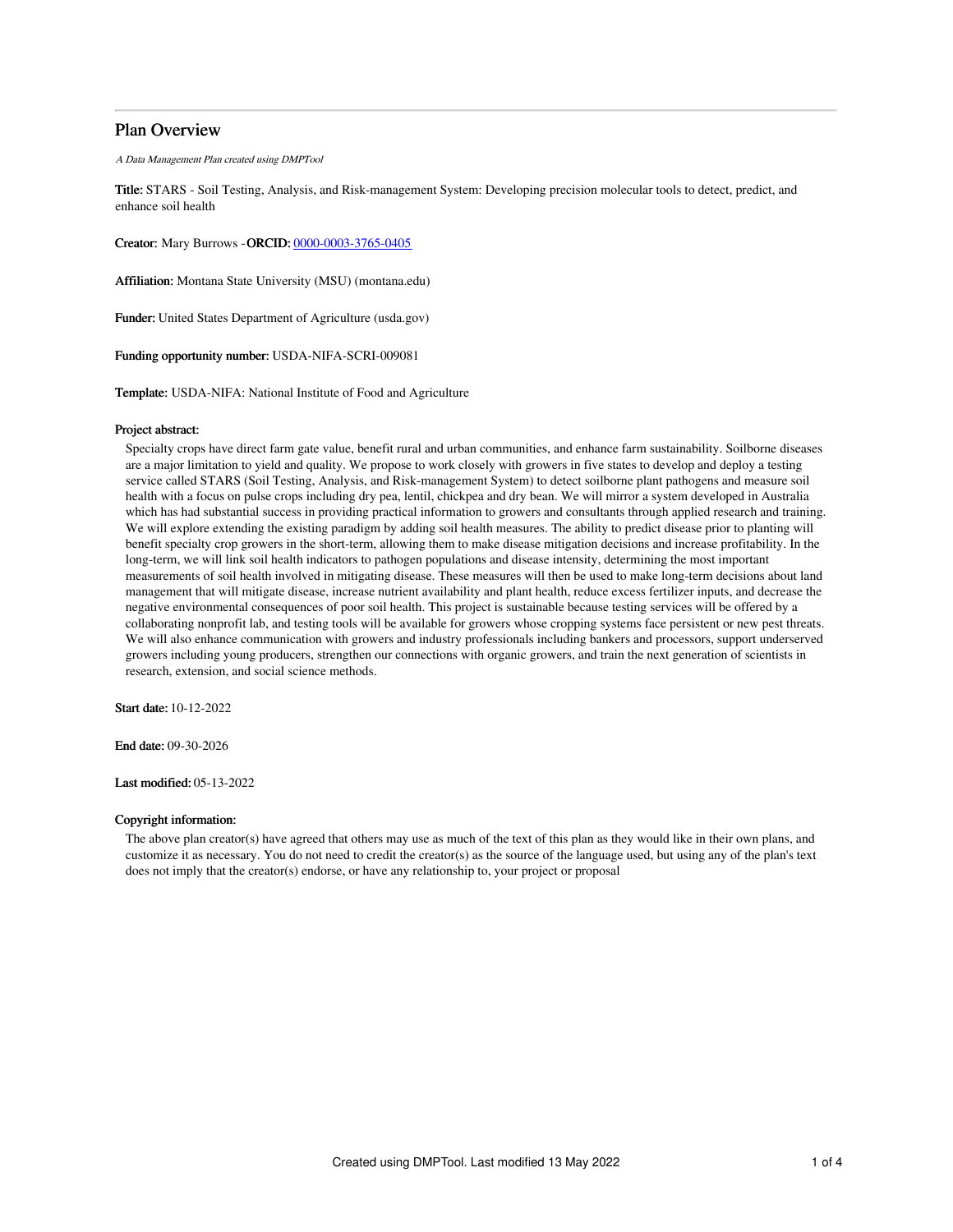### Expected Data Type

Describe the type of data (e.g. digital, non-digital), how it will be generated, and whether the data are primary or metadata.

- Research examples include: lab work, field work and surveys.
- 
- Education examples include: number of students enrolled/participated, degrees granted, curriculum, and training products.<br>■ Extension examples include: outreach materials, number of stakeholders reached, number of activ • Extension examples include: outreach materials, number of stakeholders reached, number of activities, and asses

Extension outreach summaries will be collected to meet the annual reporting deadline. Data will be collected in an excel spreadsheet. Data on presentations will include presenter name, date, location, title, venue (audience), and the number of participants. We will also record extension outputs such as alerts, publications, videos, podcasts, and social media, including publications including date published, and as required, the number of copies, internet location, and the number of hits/views by the reporting date. USDA-NIFA will be tagged in social media outreach related to this project. This data will be reported in REEport annually. Education data, including the number of students, degree type, date granted, and publications involving student participants, will be reported in REEport annually. Educational opportunities associated with international exchange opportunities will be reported in REEport annually. Administrative data will be collected, including minutes from formal meetings such as PI meetings, stakeholder advisory meetings. Data will be stored in Microsoft Word or EndNote files. Information will be available on request to the PD and Project Manager. Notes will include participant names, meeting date, agenda, and notes associated with the meeting. Data will be archived in Microsoft Teams. Research data from soil samples, disease assessments and bioassays, soil health indicators, qPCR genetic data, soil microbial data, and weather data will be collected from each grower field, including sampling date, GPS coordinates, grower name, county, state, soil sampling depth, and field history. The GPS coordinates will be generated using a hand-held GPS unit (ex. Garmin eTREX). Disease ratings will be taken using a visual scoring system. The data will be recorded in a handwritten format and then entered into an excel spreadsheet. Data will be stored on computers and the cloud using Microsoft Teams and OneDrive. Each location and subsample will receive a unique indicator coding to develop databases by data collection type. 16S rRNA and ITS amplicon sequence data and microbiome data will be stored on Penn State's high-performance research cloud. Evaluation data from producers and ag consultants, and other stakeholders will be collected using paper surveys and questionnaires, a web-based survey platform (Alchemer or Qualtrics), and audio recordings (when appropriate). All paper-based data gathering will be converted to either tabular form or digital documents. The paper version retained by the evaluation team for the duration of the project and then destroyed. Data will be stored on computers and the cloud using Microsoft Teams and OneDrive. Summary of evaluations will be available annually.

### Data Format

For scientific data to be readily accessible and usable it is critical to use an appropriate community-recognized standard and machine readable formats when they exist. If the<br>data will be managed in domain-specific worksp data set must contain enough information to allow independent use (understand, validate and use) of the data.

All evaluation surveys will be cleaned and presented in tabular form, with appropriate metadata either associated with each record or included in metadata sheets within an Excel workbook. For research data, initial data will be collected using Excel workbooks at individual institutions. Data will be analyzed for quality control from which shareable databases using software such as SQLite will be created. Each site-specific database will be maintained with a unique site code identifier. This helps to keep the size and complexity of databases manageable. SQLite also links easily to the R and RStudio statistical programs via the RSQLite package, enabling the development of reproducible and shareable analysis coding for the different methods applied in this proposal. The Esker Laboratory also maintains a GitHub page (@PSUPlantEpidemiology), which will be at the end of the project for sharing code and quality-controlled databases used in analyses after individual researchers have completed their respective analyses for thesis and manuscript writing. Reproducible statistical analyses will be in .R format (R programming language), which links with RStudio's script writing and markdown capabilities. Specific R projects will be created for sharing of entire analyses within the team and to interested persons for training or other analyses. Genomic sequence data will be stored as fastq files, the preferred format for upload onto NCBI's Sequence Read Archive.

#### Data Storage and Preservation

Data must be stored in a safe environment with adequate measures taken for its long-term preservation. Applicants must describe plans for storing and preserving their data during and after the project and specify the data repositories, if they exist. Databases or data repositories for long-term preservation may be the same that are used to provide Data Sharing and Public Access. Estimate how much data will be preserved and state the planned retention period. Include any strategies, tools, and contingency plans that will be used to avoid data loss, degradation, or damage.

Throughout the duration of the project, all internal data sharing within the team will be done using password-protected cloud-based storage provided by the Montana State University Microsoft enterprise license (Teams and Sharepoint). Any paper records will be retained in locked offices by appropriate team members for the project's duration and retained for at least 3 years after the end of the project. Databases using software like SQLite will be developed and maintained at Montana State University for use by team members and long-term storage. A backup version of all databases to be used for statistical analysis will be created for storage at The Pennsylvania State University using similar software. Primary analyses will be developed at Penn State using RMarkdown and R Project. This enables duplication of coding for team members while maintaining a master version of the coding for long-term preservation and sharing.

### Data Sharing and Public Access

Describe your data access and sharing procedures during and after the grant. Name specific repositories and catalogs as appropriate. include a statement, when applicable, of plans to protect confidentiality, personal privacy, proprietary interests, business confidential information, and intellectual property rights. Outline any restrictions such as copyright, confidentiality, patent, appropriate credit, disclaimers, or conditions for use of the data by other parties.

We will use a combination of data access and sharing procedures. During the course of the project, data access and sharing for team members will be through the lead institution (Montana State University) using password-protected cloud-based storage. Statistical analyses and coding will be developed at Penn State and the Soil Health Institute and shared with team members. Individual institutions will retain ownership of local data. Students will be trained on data management and reproducibility and receive training and certificates via their respective institutional review boards. We will also share datasets and links to published manuscripts via the Ag Data Commons. The Esker Laboratory at Penn State houses reproducible code via GitHub, including developing any analytical tools (apps). These software tools can also be shared in the Ag Data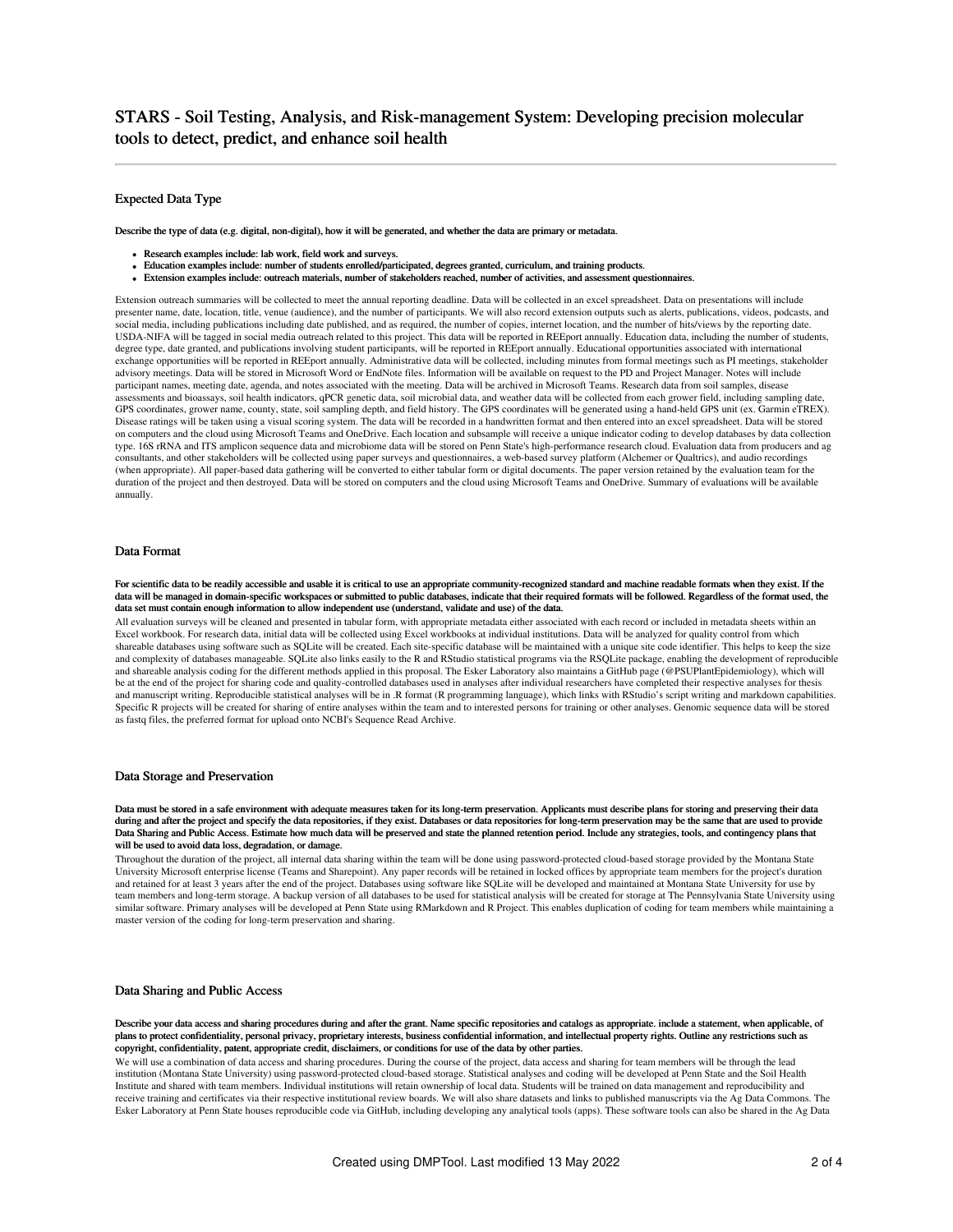Commons under Software & Tools. The team also works closely with the iPiPE.org team, which will enable long-term storage of tools and models, improving the link with local weather data. The iPiPE.org maintains an approach where each researcher maintains exclusive rights to the data for a three-year period before this would be made<br>available to the broader community. At time of peer rev Archive with metadata pertinent to analyses.

# Roles and Responsibilities

#### Who will ensure DMP implementation? This is particularly important for multi-investigator and multi-institutional projects. Provide a contingency plan in case key personnel leave the project. Also, what resources will be needed for the DMP? If funds are needed, have they been added to the budget request and budget narrative? Projects must budget sufficient resources to develop and implement the proposed DMP.

Dr. Mary Burrows, Project Director, Montana State University, will lead and oversee the implementation of the DMP. Dr. Paul Esker, Co-Principal Investigator, Penn State University, will lead the development of analytical and statistical tools used in the project and will lead the training of graduate students on the use of open-source software. He<br>will also ensure that data and code shari microbial communities. She will ensure DNA sequences are made available to the public on databases (NCBI GenBank). Dr. Elizabeth Rieke will lead management of soil health indicator and inherent soil property data. She will ensure soil health indicator data and associated metadata is shared via the Ag Data Commons at the completion of the project.